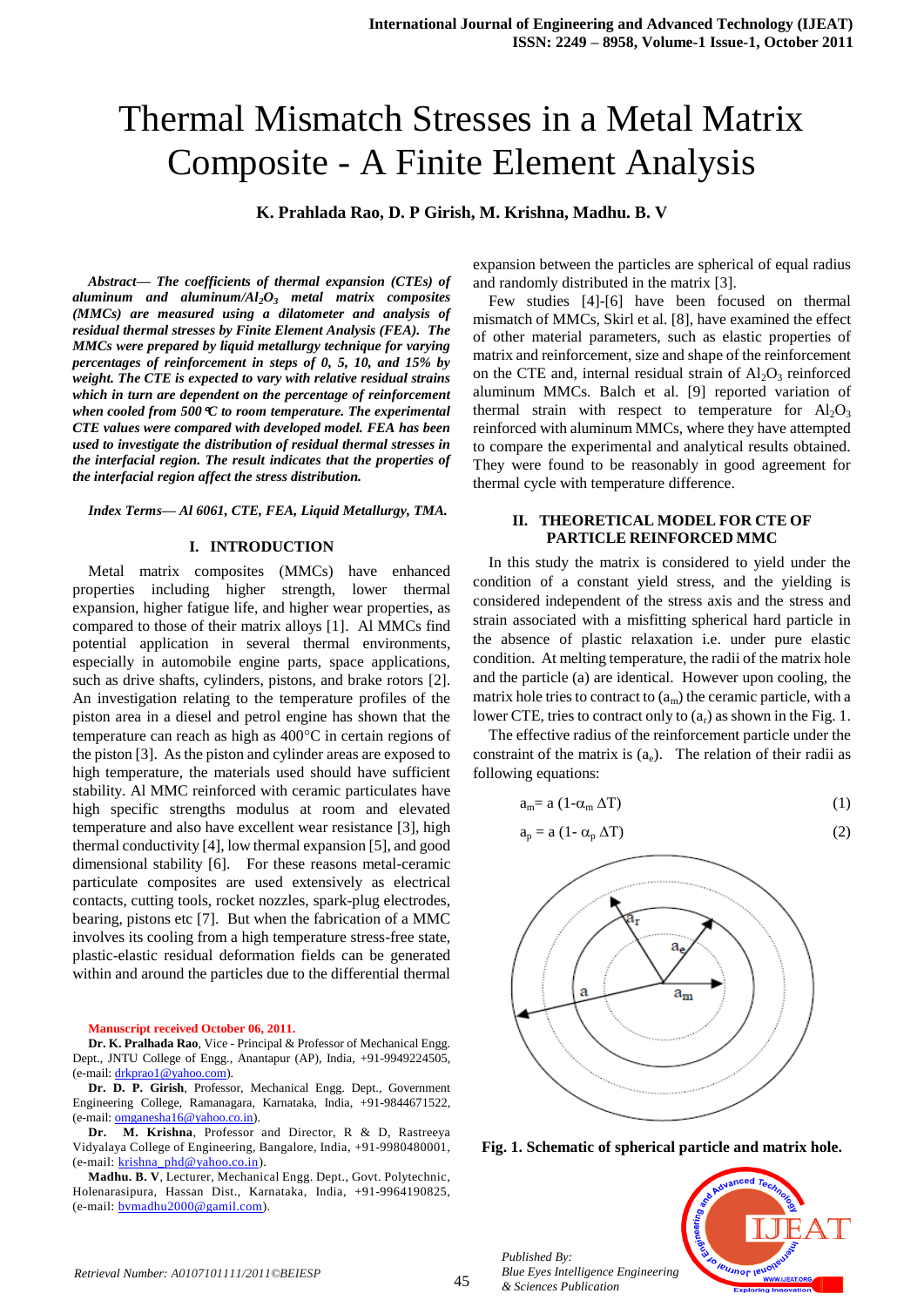$$
a_e = a_m + \delta_m \tag{3}
$$

 $a_e = a_p - \delta_p$  (4)

 $a_m + \delta_m = a_p - \delta_p$  (5)

$$
\delta_{\rm m} + \delta_{\rm p} = a_{\rm p} - a_{\rm m} = a \Delta T \left( \alpha_{\rm m} - \alpha_{\rm p} \right) \tag{6}
$$

Where  $\alpha$ m, CTE of matrix  $\alpha$ f, CTE of Reinforcement particle,  $\Delta T$  is difference temperature,  $\Delta \alpha = \alpha_m - \alpha_p$  and  $\delta_m$ ,  $\delta_f$ and  $\delta$  are the misfit factor of matrix alloy, reinforcement particle and total respectively.

Where  $a \approx a_n$  (size of the ceramic particle) the ceramic particle has low CTE compared to matrix alloy.

$$
\delta = a_p \Delta T \Delta \alpha \tag{7}
$$

However the volumetric shrinkage for single particle can be expressed as follows.

$$
\Delta v = 4/3 \pi (a_p)^3 \Delta T \Delta \gamma
$$
  
Where  $\Delta \beta = \beta_m - \beta_p = 3 \Delta \alpha$  (8)

 $\beta_m$  and  $\beta_p$  are the volumetric CTE of matrix and reinforcement particle.

$$
\Delta v = 4/3 \pi (a_p)^3 \Delta T 3 \Delta \alpha \tag{9}
$$

In the MMCs 'n' number particles presents, the total volume shrinkage is given by

 $dv = \Delta v_1 + \Delta v_2 + \Delta v_3 + \dots + \Delta v_n$  (10) In this work it is assumed that all particles dimension are

uniform. The equation is rewritten as

$$
dv = n (4/3) \pi (a_p)^3 \Delta T 3 \Delta \alpha \qquad (11)
$$

whereas n = 
$$
\frac{V_p}{(a_p)^3 4/3 \pi}
$$
 (12)

Where  $V_p$  is volume of the reinforcement in MMCs. Equation (10) can be rewritten as follows.

$$
dv = 3V_f \Delta T \Delta \alpha \tag{13}
$$

The  $V_m$  is volume of the matrix,  $V_c$  is volume of the composite, and  $\gamma_c$  is the CTE of the composites. When heating the matrix metal from the room temperature the change of the volume is given by **0.10**

$$
dv_m = \beta_m V_m \Delta T \tag{14}
$$

But in the composite the matrix tries expand but mismatch volume compensate some percentage is given by

$$
dv_c = dv_m - dv
$$
 (15)  
i.e.,  $dv_c = \beta_m V_m \Delta T - 3 V_f \Delta T \Delta \alpha$  (16)

$$
\beta_c = v_m \beta_m - 3 v_f \Delta \alpha
$$
 (17)

 $\beta_m$  = 3  $\alpha_m$ ,  $v_m$  and  $v_f$  volume fraction of matrix and reinforcement.

$$
\beta_c = v_m \ 3 \ \alpha_m - v_f \ 3\Delta\alpha \tag{18}
$$
\nFinally the equation can be modified

$$
\alpha_{\rm c} = \mathbf{v}_{\rm m}\alpha_{\rm m} - \mathbf{v}_{\rm f}\,\Delta\alpha\tag{19}
$$

When the  $v_f = 0$  then the  $\alpha_c = \alpha_m$  or  $v_m = 0$  then the  $\alpha_c = \alpha_f$ . The present investigation was undertaken with the main objective of studying the CTE of aluminum MMCs reinforced with  $Al_2O_3$  particles in both theoretical and experimental methods. And also thermal mismatch was studied using FEM embedding a composite sphere, consisting of an inclusion particle surrounded spherical matrix material. The thermal mismatch of the MMCs was measured between 35°C and 500C by a high-precision thermal mechanical analyzer (TMA). The specific results are presented for the  $Al/Al_2O_3$ MMC that illustrates the development during cooling of this residual field their dependence on the concentration of the  $Al<sub>2</sub>O<sub>3</sub>$ .

## **III. EXPERIMENTAL PROCEDURE**

## **A. Material selection**

The present study makes use of the liquid metallurgy technique. Al6061, which exhibits excellent casting properties and reasonable strength, was used as the base alloy. This alloy is best suited for mass production of lightweight metal castings. The chemical composition of the Al6061 alloy is given in Table I.

 $Al_2O_3$  is a ceramic material used for high temperature applications because of its high melting point, lower density, and capacity to retain high strength at elevated temperature.

| <b>CHEMICAL COMPOSITION OF ALUMINIUM 6061</b><br><b>ALLOY</b> |       |  |  |  |  |
|---------------------------------------------------------------|-------|--|--|--|--|
| Mg                                                            | 0.92  |  |  |  |  |
| Si                                                            | 0.76  |  |  |  |  |
| Fe                                                            | 0.28  |  |  |  |  |
| Cu                                                            | 0.22  |  |  |  |  |
| Ti                                                            | 0.10  |  |  |  |  |
| Cr                                                            | 0.07  |  |  |  |  |
| Zn                                                            | 0.06  |  |  |  |  |
| Mn                                                            | 0.04  |  |  |  |  |
| Be                                                            | 0.003 |  |  |  |  |
| V                                                             | 0.01  |  |  |  |  |
| Al                                                            | Bal.  |  |  |  |  |

**Table I. Chemical composition of Al6061 alloy**

## **B. Specimen preparation**

Specimens for CTE tests were prepared using compocasting technique, with variation of the  $Al_2O_3$ reinforcement in steps of 5, 10, and, 15% by weight, based on the technique described by Sharma et al. [10]. Specimens for determing the setting 10 mm x 5 mm x 2 mm in size machined from the prepared MMCs. Specimen surfaces were polished with  $1 \mu m$ diamond paste. Four samples of each composite were tested under same condition to verify the reproducibility of the data.

#### **C. Thermal Mechanical Analyzer (TMA) Test**

CTE measurements were performed from room  $35^{\circ}$ C to 500 $\degree$ C for the heating part of the cycle and from 500  $\degree$ C to room temperature (35  $^{\circ}$ C) for the cooling part of the cycle using a standard commercially available TMA (Model Number TMA-50, Shimadzu, Japan) at sweep rate of  $5^{\circ}$ C/min. The specimen was positioned on a quartz fixture and a standard expansion probe was placed on the specimen to measure changes in length. The whole experiment was carried out in a furnace whose temperature could be controlled and monitored. The dimensional changes occurring as a function of temperature was monitored by a linear variable differential transformer (LVDT) attached to the probe. A thermocouple adjacent to the specimen recorded the temperatures change. Both the LVDT and the thermocouple were interfaced with a computer.



*Published By:*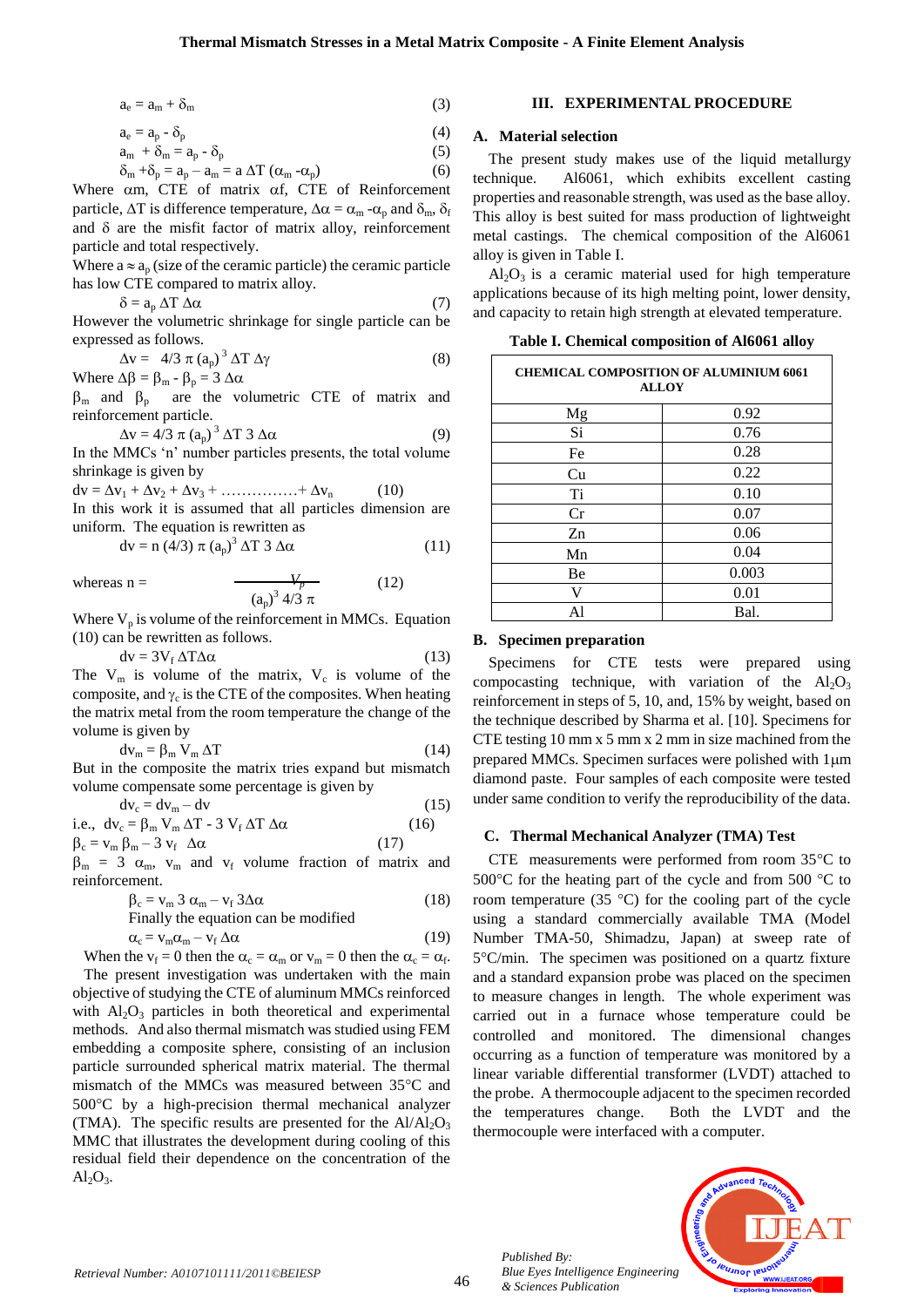No liquid phase transformation was observed for the selected temperature range in the  $Al6061/Al_2O_3$  MMCs tested. The data were collected in terms of percent linear change (PLC) with respect to temperature. The PLC curve for each specimen was plotted through one complete cycle of heating followed by cooling.

## *D. Residual stress analysis*

For matrices containing a particulate as second phase, upon cooling from the processing temperature, residual stresses would have developed due to the difference in the thermal expansion and elastic properties of the matrix and the particulate [10]. The thermal expansion of Al6061 alloy is much greater than that of the  $Al_2O_3$ . A quantitative analysis of residual stress resulting from the thermal mismatch in  $Al_2O_3$ -reinforced composite was determined by FEA method.

## *E. Description of the finite element model*

FEA of MMCs was implemented using the NISA386 (EMRCNISA). The particulate and matrix were described using 2-D four-node iso-parameter element, while the interfacial region was treated as a thin layer with a finite thickness and independent properties and was simulated using 2-D four-node concrete solids. The inclusion (reinforcement) behaves elastically and its stiffness is much higher than that of the matrix, so that the reinforcement can be regarded as being rigid.

In present work, 2D self-consistent embedded cell models with random particle arrangements. Fig. 2 describes schematically a typical plane strain (2D) embedded cell model with a volume fraction of  $f = (d/D)2$ , where instead of using fixed boundary conditions around the particle-matrix an equivalent composite material with the thermo-mechanical behavior to be determined iteratively in a self-consistent manner.

Typical FEA mesh and for corresponding boundary conditions are given in Fig. 2(b), where a spherical particle is surrounded by a spherical shaped metal matrix, which is again embedded in the composite material for which the thermo-mechanical behavior is to be determined.







**(b)**

**Fig. 2. The finite element mesh used for the calculation of the effect of volume fraction of reinforcement on the residual stresses at the interface (a) before and (b) after thermal load.**

## *F. Iterative modeling procedure*

The boundary conditions were set in such a way that the compatibility of the unit cell with contiguous cells of the square array in the infinite composites could be satisfied. The nodes on the bottom face of the model were not allowed to move in the y-direction, while the nodes on the top face of the model were coupled together to shift an equal amount of displacement in the y-direction. Similarly, the nodes on the front face of the model were not allowed to move in the x-direction, while the nodes on back face of the model were coupled in the x-direction. The displacement at each of the two xy-planes was coupled in the z-direction. Finally, the node at the origin of the model was not allowed to move in any direction to prevent rigid body displacement.

The zero stress of the composites was assumed to be the melting temperature of the matrix alloy, and the first load applied to the composite was the thermal load imposed during the cooling of the composites. Thermal loads were applied under the assumption that the temperature is spatially uniform throughout the composite. The composites were assumed to



*Published By:*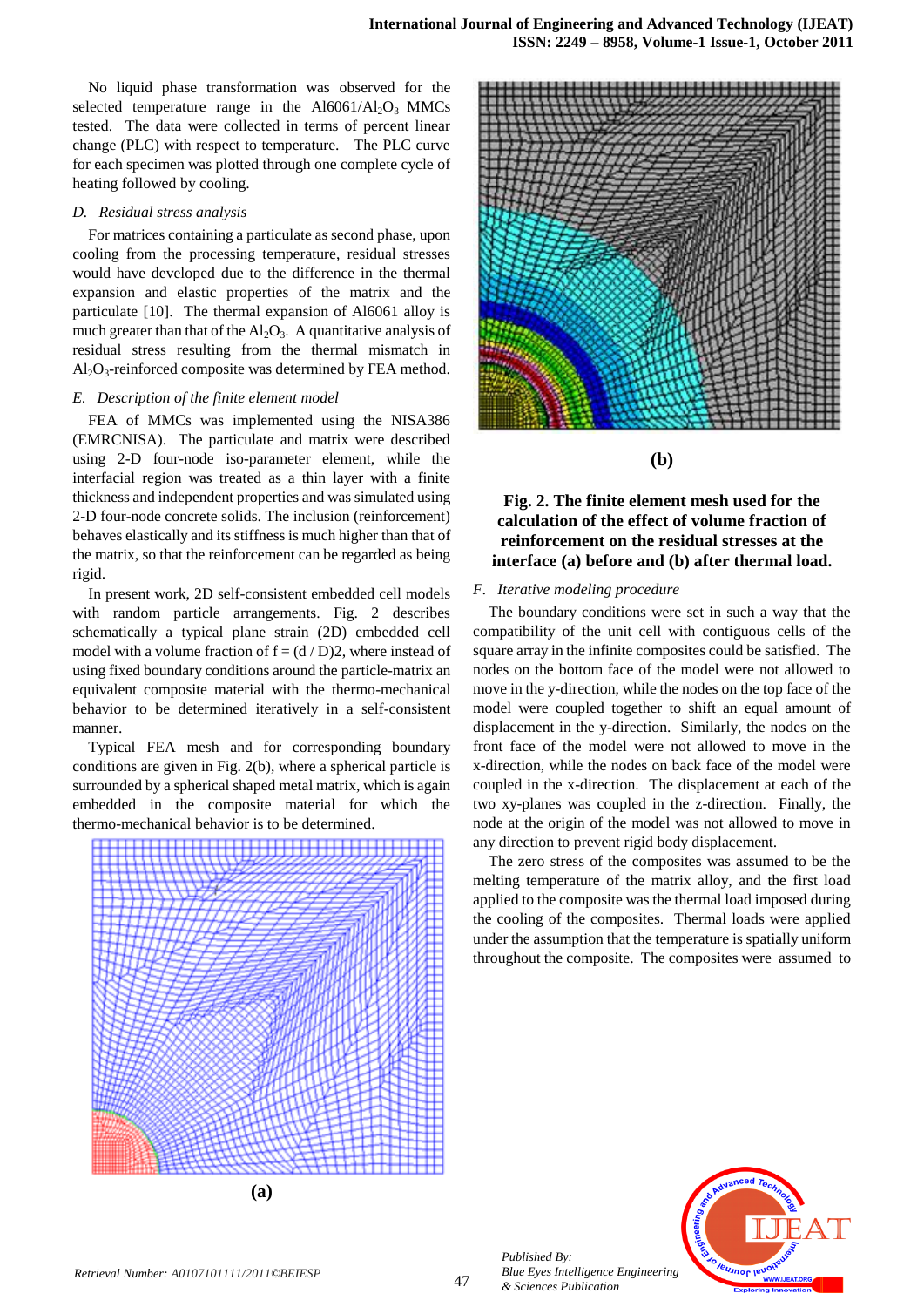

Fig. 3. Variation of the percent linear change as function of the temperature for the 6061AI/AkO<sub>3</sub> composites of (a)  $0\%$ , (b)  $5\%$  (c)  $10\%$  and (d)  $15\%$  reinforced. ( $6$ -Hysteresis strain)

cool suddenly from melting temperature to room temperature. Therefore, no time-dependent stress relaxation during cooling was considered. After the cooling event, the residual thermal stresses were estimated using FEA.

#### **I. RESULTS AND DISCUSSION**

#### *A. Percentage linear change (PLC)*

The experimental results of PLC of  $Al_2O_3$  reinforced composite with different weight percentages as functions of temperature are shown in the Fig. 3. The Fig. shows that PLC versus temperature curve of different weight percentage reinforced composites had similar characteristics. But the increase in weight percentage of the reinforcement showed a relatively larger contraction. On cooling to room temperature the particulate composites exhibited higher residual strain. That is on successive heating and cooling between room temperature and  $500 \degree C$  showed significant weak hysteresis strain between the heating and cooling curves at room temperature as shown in the Fig. 3. This is due to sudden cooling of matrix alloy and  $Al_2O_3$  particulate, which is

responsible for a major portion of the residual contraction obtained in these composites upon cooling.

Thermal behavior for all cycles was very similar. Curves representing typical thermal strain for heating and cooling are shown in the Fig. for matrix alloy and MMCs. In contrast, a clear hysteresis between heating and cooling occurs for the composites in the initial section of heating are higher than that of matrix alloy. In previous work [6], it was reported that the particulate used in the composite containing  $Al_2O_3$  is larger than those used in the unreinforced Al6061 matrix alloy. Hoffman et al. [11] have believed that the hysteresis of both the thermal strain and CTE data is caused by visco-plastic deformation in the metal phase. This deformation occurs by yielding followed by cavitations, and also by time dependent creep mechanism.



*Published By:*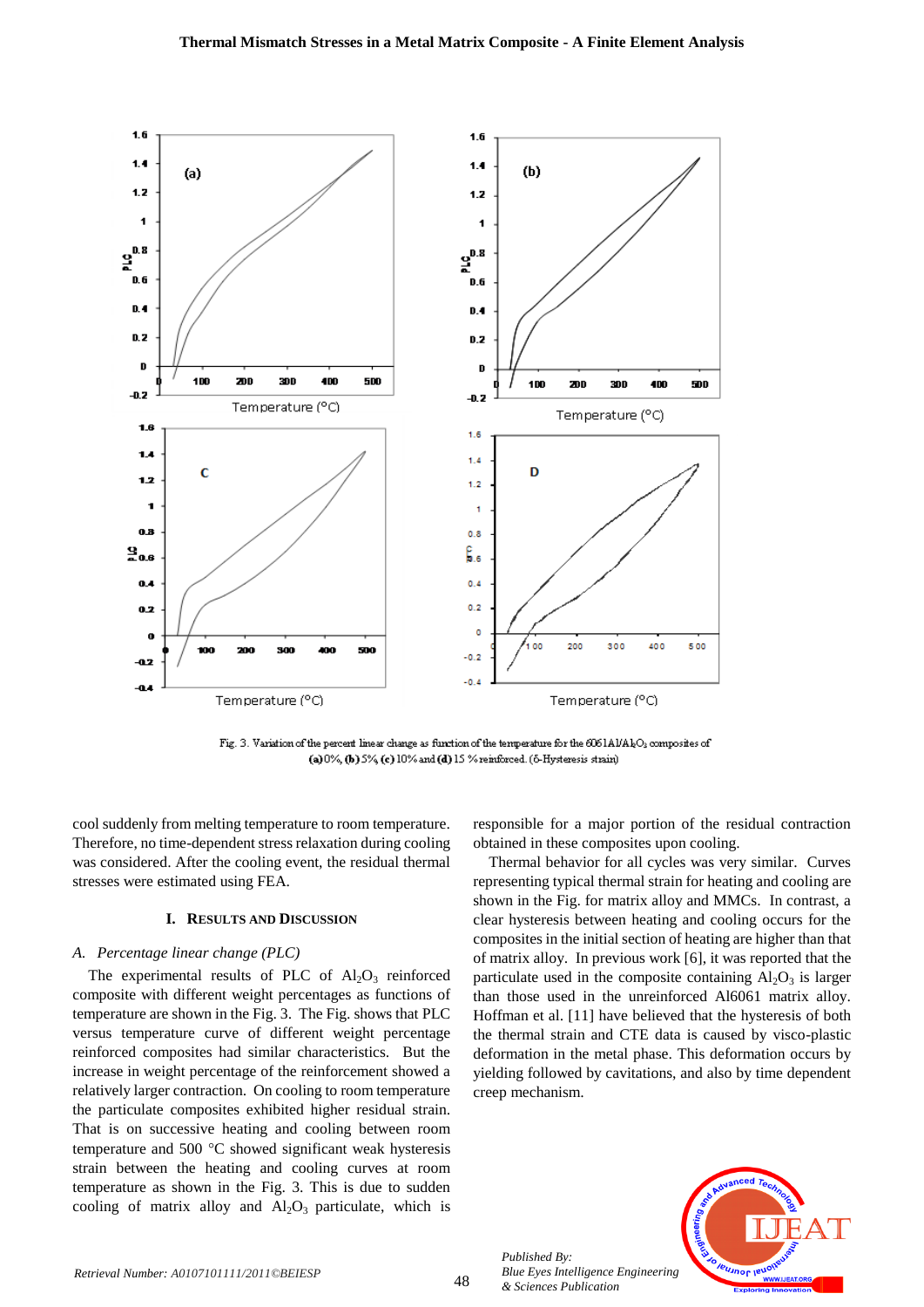## *B. CTE results*



## **Fig. 4. CTE versus temperature for the given composites**

One observes a drastic reduction in the CTE of the composite in comparison with that of the matrix alloy, which indicates that in these composites, there is good interfacial bonding, due to existence of macroscopic strain. The CTE of the base alloy and composites with variation in temperature are shown in the Fig. 4. The CTE of both pure alloy and composite was found to increase with increasing temperature

Xu et al. [12] are of the opinion that the lattice distortion at the interface will affect the CTE value of the composite. Since the interfacial area will depend on the particle size, the CTE of composite will vary with particle size as well as shape. Denath et al. [13] in their paper believe that the increase in the reinforcement of ceramic particulate slightly decreases CTE. The same results were found by Elomari et al. [14].

## **C. Comparison of experimental results with theoretical calculation**

## **Table II. Comparison of the experimental CTE of the composites with the theoretical model.**

|       | Coefficient of thermal Expansion in $K^{-1}$ |       |                                       |       |                                       |       |  |
|-------|----------------------------------------------|-------|---------------------------------------|-------|---------------------------------------|-------|--|
| Temp. | $5\%$ Al <sub>2</sub> O <sub>3</sub>         |       | $10\%$ Al <sub>2</sub> O <sub>3</sub> |       | $15\%$ Al <sub>2</sub> O <sub>3</sub> |       |  |
| °C    | Exp.                                         | The.  | Exp.                                  | The.  | Exp.                                  | The.  |  |
| 50    | 16.97                                        | 19.73 | 16.10                                 | 18.96 | 15.56                                 | 18.18 |  |
| 100   | 18.56                                        | 20.84 | 17.28                                 | 20.00 | 16.66                                 | 19.20 |  |
| 150   | 20.00                                        | 21.85 | 18.46                                 | 21.00 | 17.69                                 | 20.13 |  |
| 200   | 21.33                                        | 22.78 | 19.61                                 | 21.80 | 18.84                                 | 21.00 |  |
| 250   | 22.53                                        | 23.63 | 20.75                                 | 22.69 | 19.64                                 | 21.75 |  |
| 300   | 23.61                                        | 24.40 | 21.88                                 | 23.42 | 21.23                                 | 22.45 |  |
| 350   | 24.56                                        | 25.00 | 23.00                                 | 24.00 | 22.60                                 | 23.00 |  |
| 400   | 25.38                                        | 25.69 | 24.10                                 | 24.60 | 23.76                                 | 23.60 |  |
| 450   | 26.08                                        | 26.13 | 25.18                                 | 25.09 | 24.71                                 | 24.10 |  |
| 500   | 26.66                                        | 26.55 | 26.25                                 | 25.49 | 25.44                                 | 24.43 |  |

When select the matrix and reinforcement with same CTE and different Elastic modulus, there is no thermal mismatched can be seen meanwhile select the matrix and reinforcement with same Elastic modulus and with different CTE there is thermal mismatched can be observed. That means the thermal mismatch is depends mainly on CTE only.

Experimental results of CTE measurements conducted on the composites are tabulated together with the predicted values obtained from the four expressions given in previous section, in Table II. The measured CTEs of the composite with 0, 5, 10 and, 15% weight of  $Al_2O_3$  reinforcement Al6061 agree fairly well with developed model. It could be due to, the anisotropic nature of  $Al_2O_3$  with different coefficient of expansion in different crystallographic direction and the lack of perfect bonding between the metal matrix and  $Al_2O_3$ particulate.

## **D. Residual thermal stresses**

The nature and magnitude of the residual stresses generated in the Al/ceramic particles depend on the mismatch in the CTE between particle and aluminum matrix, as well as on the elastic modulus and Poisson's ratio of the particle and matrix. The mismatch in the elastic/plastic and thermal expansion characteristics of the particles and matrix leads to inhomogeneous plastic yielding during thermal loading, with yield initiating at stresses which are lower than that required in the matrix alloy alone. At higher strains the mismatch results in the development of large stresses within the particles.

The x-direction stresses and the effective (Von Misses) stress in the matrix for a composite cool down from melting temperature  $(625^{\circ}C)$  to room temperature. The stress and strain distributions in a typical unit cell model (2d) are shown in the Fig. 5, which shows the two kind of stress distribution after the cool-down from the melting temperature i.e. radial stress and hoop stress. Radial and hoop stresses act as compressive and tensile forces at interface in between the particle and matrix respectively. As expected, the larger CTE of the matrix as compared to the particles creates a tensile hoop stress and a compressive radial stress in the matrix near the particle-matrix interface. Both the maximum hoop and radial stresses are located in the matrix at the interface. The resultant of these two stresses in the matrix decrease away from the interface. The radial compressive residual stress generated inside the particle during the cooling is depicted as a function of the temperature for different volume fractions of the reinforcement. It has been observed that the hoop stress at the interface acts as a compressive rather than a tensile force.



*Published By: Blue Eyes Intelligence Engineering & Sciences Publication*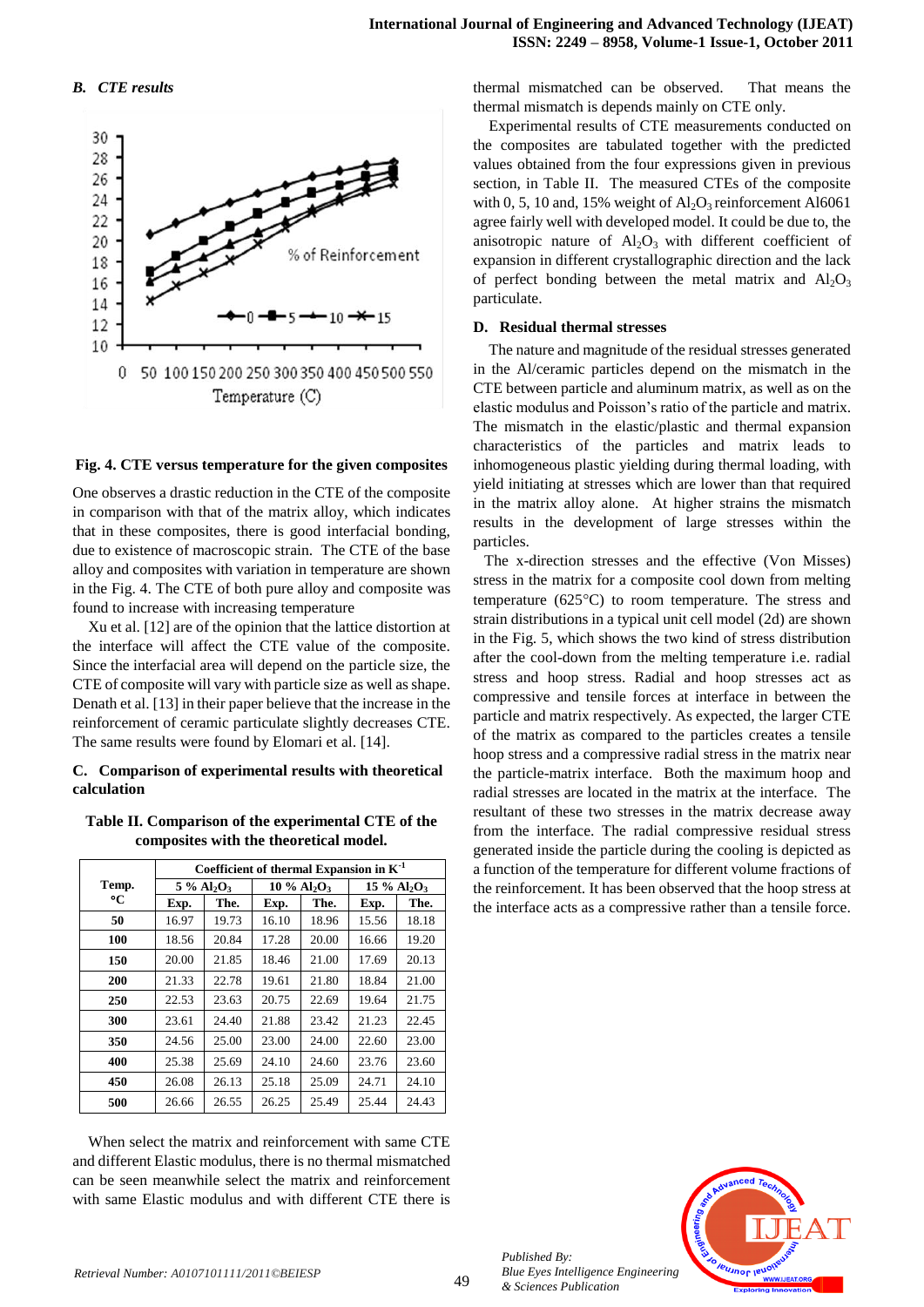

**Distance from the particle**

## **Fig. 5.** Residual thermal stresses at the interface for  $AI_2O_3$ **reinforced composites (a) radial stress and (b) the hoop stress**

## **II. CONCLUSION**

In this present investigation, the CTE and thermal mismatch residual stresses of MMCs are studied by experimental and FEM techniques respectively, based on this study, the following conclusions were arrived at:

- 1. Both matrix alloy and composites show a monotonic increase in CTE, with increasing temperature range.
- 2. The CTE of MMCs decreases with increase in % weight of  $Al_2O_3$  reinforcement.
- 3. A clear hysteresis is observed in the CTE and strain between heating and cooling is found in both matrix alloy and composites upon thermal cycling.
- 4. Thermal expansion mismatch leads to residual stress at interface between reinforcement and matrix alloy.
- 5. Residual thermal stress in the interface depends strongly on the properties of the matrix and reinforcement.
- 6. The radial thermal stresses in the interface are dominated by the CTE mismatch between the particle and matrix.
- 7. The CTE mismatch induces thermo elastic stresses and strain which are highest at the reinforcement particle–matrix interface, and they decrease with increase in distance from the interface.
- 8. The residual stress in the  $A16061/A1_2O_3$  MMCs is a result of thermal mismatch which is invariably much greater than their respect matrix alloy.
- 9. Slow heating and cooling cycles to be relaxed the residual stresses from the MMCs.

#### **ACKNOWLEDGMENT**

Mr. Madhu. B. V one of the authors is indebted to C. J. Prakash, Principal, Govt. Polytechnic, Holenarasipura (Karnataka) for giving permission for sending this paper to the journal. Mr. Madhu. B. V is also thankful to Charanakumar. E, Darshan. C, and all the colleagues of Govt. Polytechnic, Holenarasipura for helping in making this paper. Last but not least, Mr. Madhu. B. V would also like to thank his wife N. Namitha and his parents Venkataswamy. B. N and Nanjamma. C. N for supporting in each and every step while preparing this paper.

## **REFERENCES**

- 1. P. K. Rohatgi, N. Gupta, & Simon Alaraj, "Thermal expansion of aluminum–fly ash cenosphere composites synthesized by pressure infiltration technique," Journal of Composite Materials, Vol. 40, No. 13, 2006, pp. 1163-1174.
- 2. Beffort. O, Vaucher. S, Khalid F. A, "On the thermal and chemical stability of diamond during processing of Al/diamond composites by liquid metal infiltration (squeeze casting)," Diam Relat Mater, Vol. 13, 2004, pp.1834–43.
- 3. C. Edtmaier, T. Steck, R.C. Hula, L. Pambaguian, F. Hepp, "Thermo-physical properties and TEM analysis of silver based MMCs utilizing metalized multiwall-carbon nanotubes," Composites Science and Technology, Vol. 70, Issue 5, May 2010, Pages 783-788.
- 4. K. Prakasan, S. Palaniappan, S. Seshan, "Thermal expansion characteristics of cast Cu based metal matrix composites," Composites Part A: Applied Science and Manufacturing, Vol. 28, Issue 12, 1997, pp. 1019-1022.
- 5. Q. Fang, P.S. Sidky, M.G. Hocking, J.Y. Zhang, "Cracking behavior of carbon coating on SiC fibre and residual stresses in Ti/SiC MMCs," Surface and Coatings Technology, Volumes 100-101, March 1998, pp. 264-270.
- 6. M. M. Aghdam, A. Kamalikhah, "Micromechanical analysis of layered systems of MMCs subjected to bending effects of thermal residual stresses,"Composite Structures, Vol. 66, Issues1-4, December 2004,
- pp. 563-569.<br>Francis Delannay, 7. Francis Delannay, "Thermal stresses and thermal expansion in MMCs," Comprehensive Composite Materials, Vol. 3, 2000, pp. 341-369.
- 8. S. Skirl, M. Hoffman, K. Bowman, S. Wiederhorn, and J. Rodel: Acta. Mater., Vol. 46, 1998, pp.2493.
- 9. D. K. Balch, T. J. Fitzgerald, V. J. Michaud, A. Mortensen, Y. L. Shen, and S. Suresh: Metall. Trans., Vol. 27A, 1996, pp.3070.
- 10. S. C. Sharma, B. M. Satish, B. M. Girish, Rathnakar Kamath, and Hiroshi Asanuma: Tribology International, Vol.31, No.4, (1998), pp.183.
- 11. M. Hoffman, S. Skirl, W. Pompe, J. Rödel, "Thermal residual strains and stresses in  $\text{Al}_2\text{O}_3/\text{Al}$  composites with interpenetrating networks," Acta Materialia, Vol. 47, Issue 2, 15 January 1999, pp. 565-577.
- 12. Z. R. Xu, K. K. Chawla, R. Mitra, M. E., "Fine effect of particle size on the thermal expansion of TiCAl XD™ composites ," Scripta Metallurgica et Materialia, Vol. 31, Issue 11, 1 December 1994, pp. 1525-1530.
- 13. Denoath, Ramnarayan, K. Pradeep, and Rohatgi: Jour. of Mat. Sci. Vol. 1024, 1981, pp.3026.
- 14. S. Elomari, M. D. Skibo, Sundarajan, and D. Richards: Comp. Sci. and Tech., Vol. 58, 1998, pp.369.

#### **AUTHORS PROFILE**



*Published By:*

*& Sciences Publication* 

**Dr. K. Prahlada Rao** obtained B.Tech. in Mechanical Engg. in 1982, M.Tech. in Refrigeration and Air Conditioning in 1985 from JNTU. At present he is working as Vice - Principal & Professor of Mechanical Engg. Dept., JNTUCEA, Anantapur (AP). He joined as Assistant Professor in Mechanical Engg. in Oct 1985, pursued Research Programme at University of Roorkee,

Roorkee (1990-93), promoted as Associate Professor in 1996, pursued Ph.D in 2002 in Expert Systems for Design and Manufacture of Metal castings, promoted as Professor of Mechanical Engg in 2006, served as H.O.D of Mechanical Dept. (2008-10), published 80 papers in National and International journals/ conferences, and successfully guided 7 Research Scholars for Ph.D's. His areas of research interest include: Artificial Intelligence / Expert Systems applications in Design / Production/ Industrial Engg. domains. He has served as Chairman- Board of Studies for Mechanical Engg .in 2009 at JNTU, Anantapur.